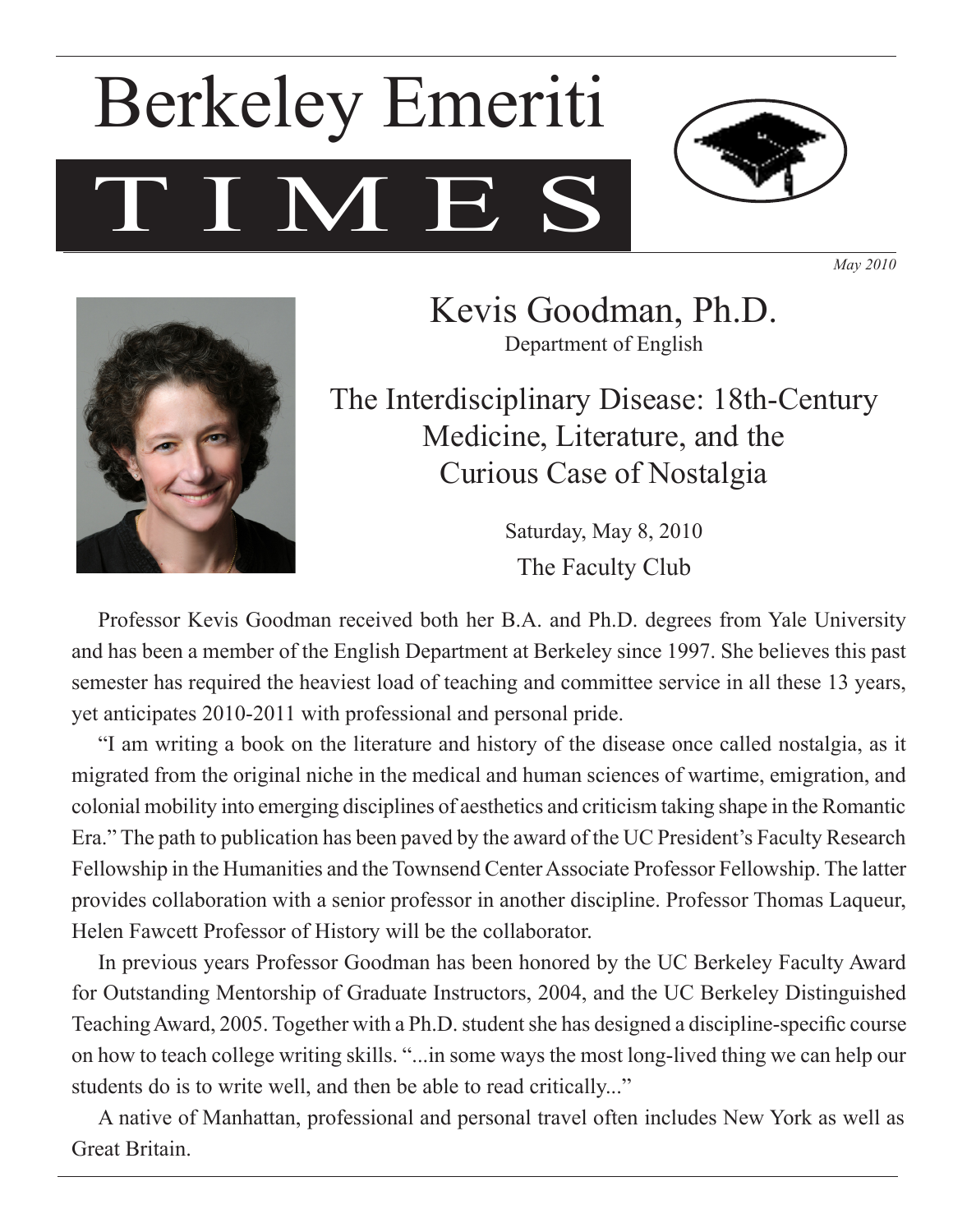#### UCB EMERITI ASSOCIATION EXECUTIVE COMMITTEE 2009-2010

President Roger Glassey

First Vice President Ed Epstein

Second Vice President George Leitmann

> Treasurer George Goldman

> > **Secretary** Ann Jensen

Berkeley Emeriti Times Editor Claude Babcock

> Members at Large Richard Herr Caroline Kane Jack Kirsch John McNulty Calvin Moore Karl Pister

Ed Epstein

Past UCBEA Presidents Dick Malkin Louise Taylor Larry Waldron

> **Stewards** Sue Cork Mary Mortimer

Mailing Address UC Berkeley Emeriti Association 1925 Walnut Street # 1550 Berkeley, CA 94720-1550

UCB Retirement Center Patrick Cullinane, Director André S. Porter, Program Manager

| Office    | <b>UCB Retirement Center</b> |
|-----------|------------------------------|
| Telephone | 510/642-5461                 |
| Fax       | 510/643-1460                 |
| Web site  | thecenter.berkeley.edu       |
| Email     | emeriti@berkeley.edu         |



Published before each meeting of the UC Berkeley Emeriti Association: To provide closer networking for members with: meeting announcements, meeting reviews, executive committee actions, pertinent campus news, and to reach out to members who cannot attend the meetings. Editor: Claude Babcock Phone: 510/848-3368 Email: cbabcock@berkeley.edu

CUCEA Representative

Betty Carpenter

## **Can Biotechnology Help Solve Omnivore's Dilema?**

Professor Peggy G. Lemaux has graciously provided us with a web address for downloading the slides from her March 20, Emeriti Association Luncheon talk. The slides are available in Microsoft PowerPoint and Adobe Acrobat at http://ucbiotech.org/ resources/presentations/presentations.html#Emeriti.

## **Proposed Changes: to the UC Berkeley Emeriti Association's Constitution and Bylaws.**

The following will be voted on at the May 8, luncheon and annual business meeting. The motivation for the changes is our new status as a corporation, which prompted a reading of both documents. This reading showed some ambiguous and obsolete wording. (Additions in red and deletions in strikethrough)

## **CONSTITUTION**

## **ARTICLE I - Name**

This nonprofit corporation organization shall be known as the UC Berkeley Emeriti Association.

## **ARTICLE II - Purpose**

The purpose of the corporation organization shall be:

4. to expedite promote the general welfare of each all emeritusi, for the administration of the affairs and attainment of the association's goals including representing their interests to the Campus and University administration with respect to their benefits and privileges;

## **BYLAWS**

## **ARTICLE I - Membership**

There shall be two classes of members: Regular and Associate.

**Section 1:** Regular members shall consist of those who, at the time of retirement from UC by action of The Regents, are either (1) members of the Academic Senate, (2) conferred Emeritus/a Status either in accordance with Senate Standing Order 103.5 or by action of the Chancellor or President, or (3) persons duly nominated and approved in accordance with Section 3 of this article.

## **ARTICLE II - Dues and Assessments**

**Section 5:** In the event that this corporation is dissolved, its assets shall be transferred to an organization whose purposes are consistent with Article II of the Constitution.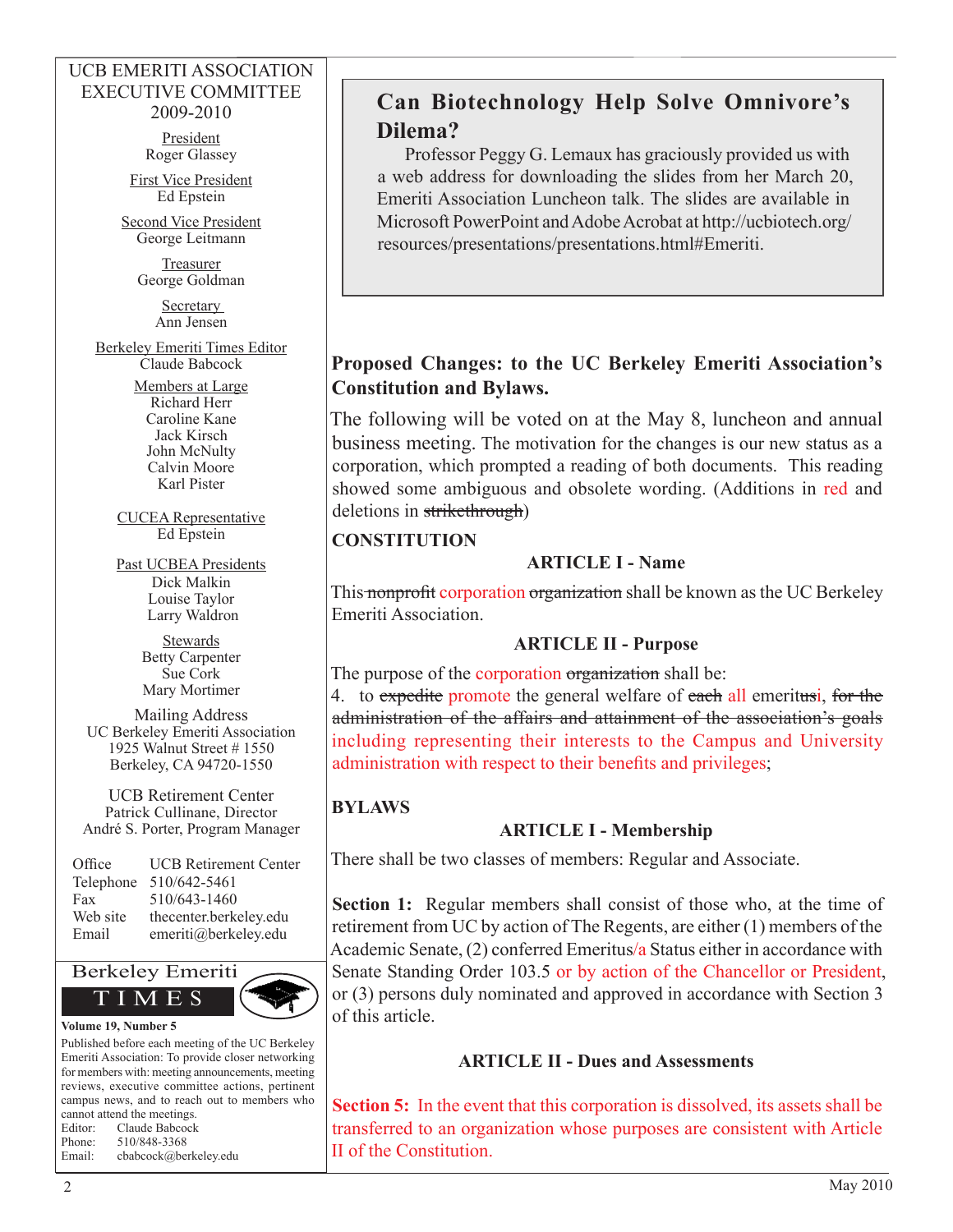## **Fuel Prices Could Chill Summer Vacation Plans Managing Your Leisure Time, May Day Through August**

May Day at the UC Botanical Garden – noon Come watch the Berkeley Morris Group dance in the Garden's entrance. *Free with admission to the Garden*

May Day at Hertz Hall – 8 pm The University Chorus and Chamber Chorus present *Symphony of Psalms. Tickets required, order now or buy one hour before performance.*

UCBRC's Older American's Month Lecture - May 6, 1 pm-3 pm, 315 Wheeler Hall, Presented by Dr. John Swartzberg, (Clinical Professor of Medicine, School of Public Health; Editorial Board Chair, UC Berkeley Wellness Letter, Director, UCB-UCSF Joint Medical Program.); *Wellness in Later Life Contact the Center to register.*

Music for Mother's Day - Sunday, May 9, 3 pm - Berkeley Art Museum Clerestory, alumni of Chanticleer, presents music inspired by Arabian, Persian, and American sounds, texts and religious traditions. *Free with presentation of employment or emeriti ID, non-UC students or over 65, \$5*

Beginning Sunday May 9 – Edwards Track Stadium: Pac 10 Championships *Tickets required; buy on line or call 1 800-GO BEARS.*

Monday, May 10 – Berkeley Art Museum (via sculpture garden) 5 pm Garrick Ohisson, noted Chopin performer *Free to the public*

Tuesday, May 11, 4pm – International House – 97th Annual Faculty Lecture Leslie Kurke, *Aesop, Popular Culture and the Invention of Greek Prose*. *Free*

Saturday, May 15, 8:30 – 4:45, Zellerbach Playhouse Greater Good Science Seminar: The Science and Practice of Forgiveness

Frederic Luskin will teach participants the forgiveness training methodology, and Jack Kornfield will teach the art and practice of forgiveness, drawing on traditional Buddist psychology and modern exemplars. [Sounds fascinating.]

*Registration is recommended; for information: www.academeca.com/Amedco/Seminarinfo. aspx?seminarid=462*

#### *AND NOW, for something completely different –*

San Francisco Opera's Summer Season *Faust* begins June 5; *Girl of the Golden West,* June 9 and *Die Walküre*, June 10.

Pacific Film Archive has several series - Strange Tales of the Whistler, swift-moving noirs May  $29 -$ June 5th, Brought to Light: Recent Acquisitions, an eclectic collection, May 29 – June 23, Akira Kurosawa Centennial, June 4 – August 29.

Berkeley Unitarian Fellowship, 1924 Cedar @Bonita, Mondays, doors open 7 pm, \$8 Subterranean Shakespeare , Staged Reading Marathon - Shakespeare & Marlowe

| May 3    | As You Like It                 |
|----------|--------------------------------|
| May $10$ | Cymbeline                      |
| Mat 17   | <i>Hamlet</i> (begins at 7 pm) |
| June 7   | <b>Doctor Faustus</b>          |
| June 14  | Tamburlaine, Part 1            |
| June 21  | Tamburlaine, Part 2            |
| June 28  | Edward II                      |
| July 5   | Dido, Queen of Carthage        |
|          |                                |

East Bay Science Café , 7-9 pm, La Pena Cultural Center, 3105 Shattuck Avenue, first Wednesdays - Cafe Scientifique style forum for discussing scientific issues. June 2, and August 4, for speaker and subject call Deepa at 643-7265.

... Or you could go to Ashland.